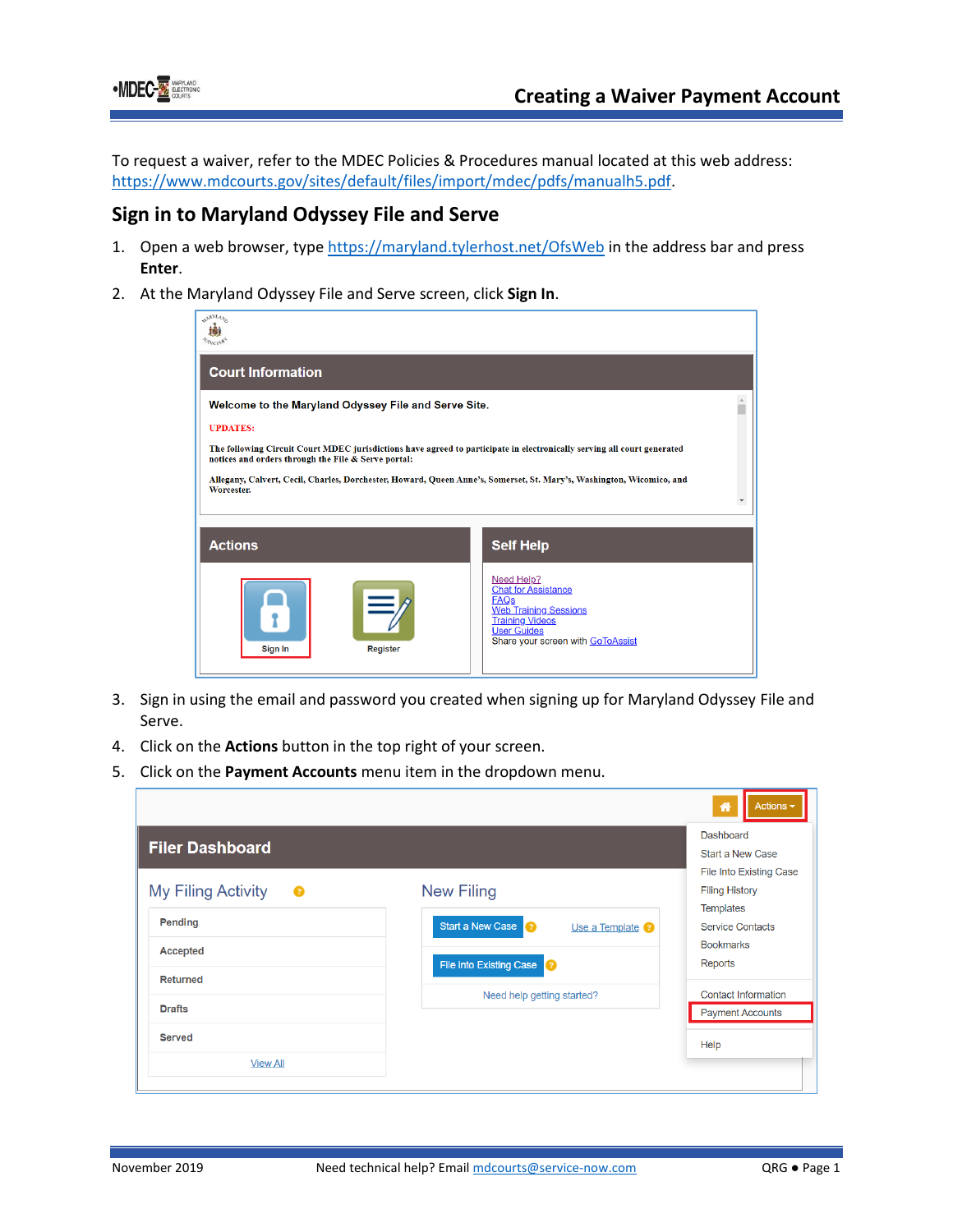

6. From the Payment Accounts screen, click the **Add Payment Account** button to open two new input fields: **Payment Account Name** and **Payment Account Type**.

| <b>Payment Accounts</b>                              |                                                                                                                                   |               |                                                                                                                                                                                                                       |
|------------------------------------------------------|-----------------------------------------------------------------------------------------------------------------------------------|---------------|-----------------------------------------------------------------------------------------------------------------------------------------------------------------------------------------------------------------------|
| • Add a Payment Account                              | You will be able to submit filings after you complete the following:<br>Click on the Actions Menu above to add a Payment Account. |               | New Case $\overline{\phantom{a}}$ File Isla Case<br>Actions $\leftarrow$<br>New Case<br>File Into Case<br>WyFilmgs<br>Fare Advise<br>Firm User<br>Firm Attorney<br>Edit Contact info<br><b>Payment Accoun</b><br>Help |
| + Add Payment Account                                |                                                                                                                                   |               |                                                                                                                                                                                                                       |
| <b>Payment Account Name</b>                          | <b>Payment Account Type</b>                                                                                                       | <b>Active</b> |                                                                                                                                                                                                                       |
|                                                      |                                                                                                                                   |               |                                                                                                                                                                                                                       |
| $\overline{0}$<br>$\left\vert \mathbf{r}\right\vert$ |                                                                                                                                   |               | ¢<br>No items to display                                                                                                                                                                                              |
| <b>Payment Account Name</b>                          |                                                                                                                                   |               |                                                                                                                                                                                                                       |
|                                                      |                                                                                                                                   |               |                                                                                                                                                                                                                       |
| <b>Payment Account Type</b>                          |                                                                                                                                   |               |                                                                                                                                                                                                                       |
| Click to select Payment Account Type                 |                                                                                                                                   |               |                                                                                                                                                                                                                       |
|                                                      |                                                                                                                                   |               |                                                                                                                                                                                                                       |
|                                                      |                                                                                                                                   |               | Save Changes<br>Undo                                                                                                                                                                                                  |

- 7. Enter a name for your new Payment Account in the **Payment Account Name** field.
- 8. Click on the arrow under the **Payment Account Type** field to expand the menu and choose the **Waiver** option.

| <b>Payment Account Type</b>                 |  |
|---------------------------------------------|--|
| Click to select Payment Account Type        |  |
|                                             |  |
| <b>Click to select Payment Account Type</b> |  |
| <b>Credit Card</b>                          |  |
| eCheck                                      |  |
| Waiver                                      |  |